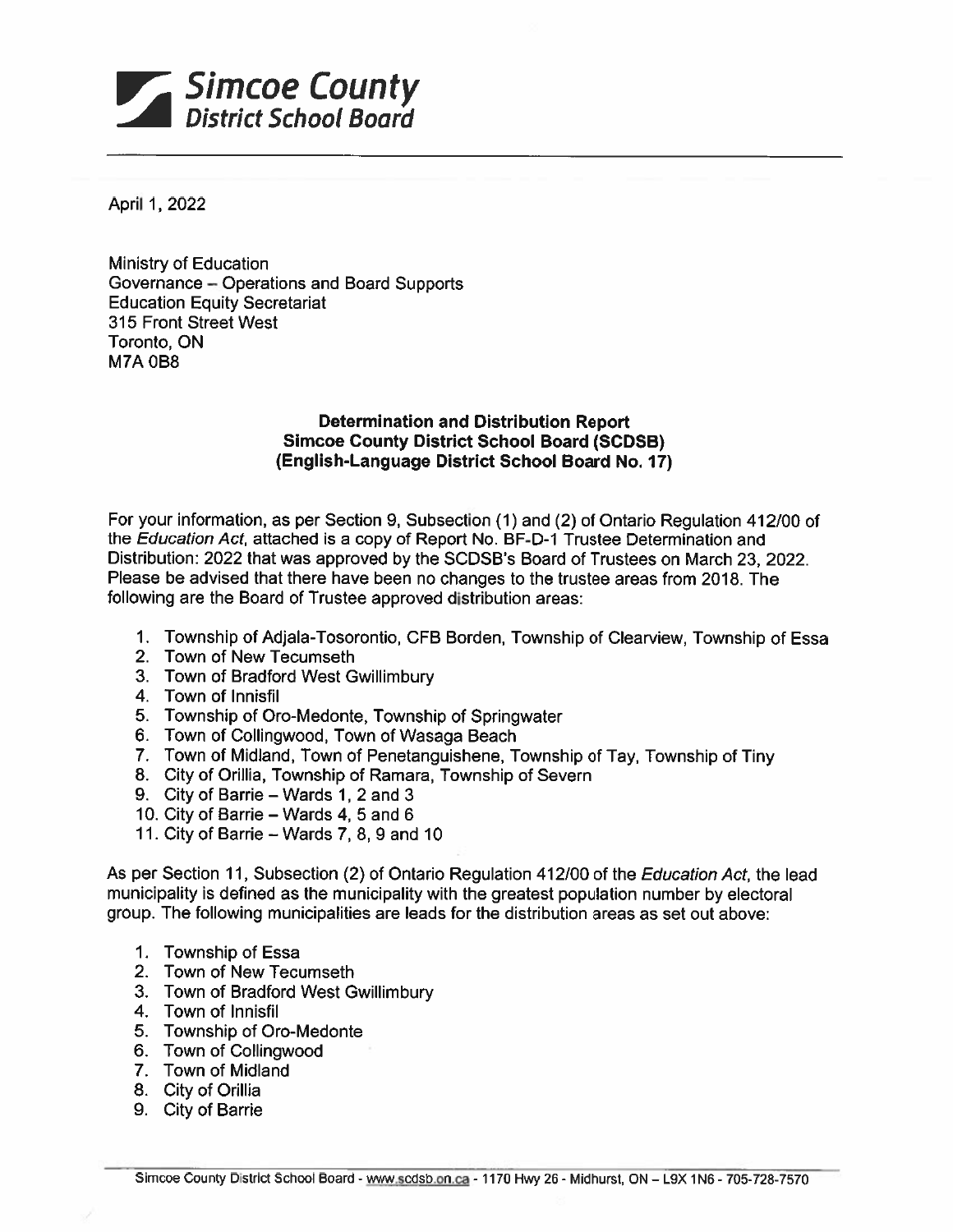If you have any questions, <sup>p</sup>lease do not hesitate to contact Andrew Keuken, Manager of Planning, Enrolment and Community Use, at (705) 734-6363, extension 11513, or by email at akeuken@scdsb.on.ca.

Sincerely,

Corry Van Nispen Superintendent of Business and Facility Services

- c: Jodi Lloyd, Chairperson, SCDSB Board of Trustees, SCDSB John Dance, Director of Education, SCDSB Secretary of all other School Boards Municipal Clerks
- End. BF-D-1 Trustee Determination and Distribution: 2022 Regular Meeting of the Board March 23, <sup>2022</sup> approve<sup>d</sup> motions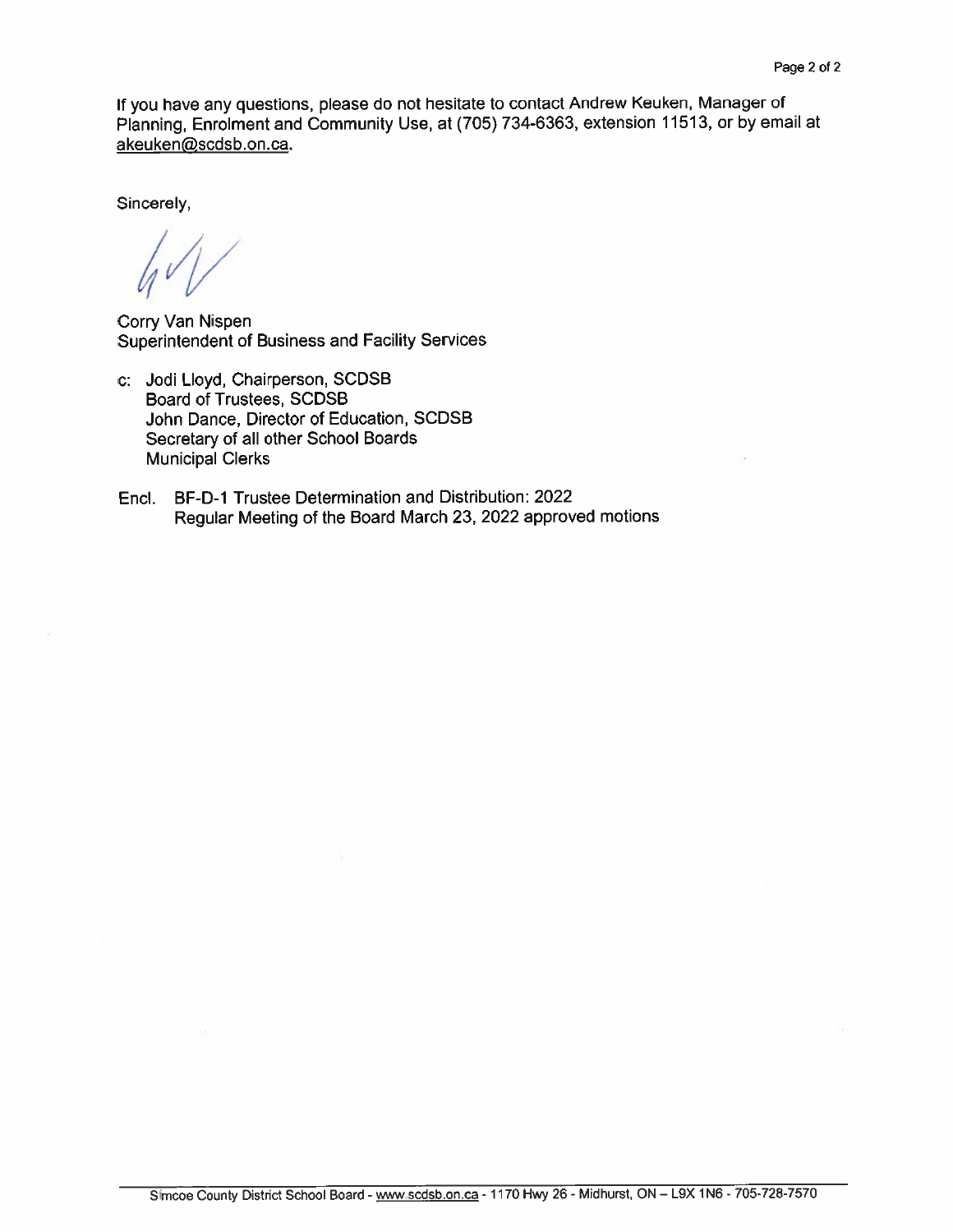| TO: | The Chairperson and Members of the                |
|-----|---------------------------------------------------|
|     | <b>Business and Facilities Standing Committee</b> |

FROM: Superintendent of Business and Facility Services

### SUBJECT: **TRUSTEE DETERMINATION AND DISTRIBUTION: 2022**

### **1. Background**

The number of elected school trustees and their distribution are governed by the *Education Act* and by Ontario Regulation 412/00 (O. Reg. 412/00). The number of elected trustees is the number that was determined for the board for the 2006 general election. However, there are provisions that allow for changes to trustee determination. The required procedures to determine changes to the number of trustees and the distribution of those trustees are set out in O. Reg. 412/00. The board is responsible for its trustee determination and distribution calculations. The final report, as approved by the Board of Trustees, is to be submitted to the Ministry of Education and the election clerks for all municipalities within the Board's jurisdiction by April 4, 2022.

Representation is based on a percentage of population per municipality or ward over the total public electoral population of the county. Data received on February 14, 2022 from the Municipal Property Assessment Corporation (MPAC) is included as part of the Population of Electoral Groups (PEG) reports.

Ontario Regulation 462/97 sets out the requirements to appoint a trustee as a First Nations representative and is not part of the determination and distribution of trustees as set out in O. Reg. 412/00.

### **2. Determination of the Number of Trustees**

The number of trustees is calculated on the basis of the total number of English public electoral voter population. There are a total of 337,938 English public electoral voters in the county which results in a total of 11 trustees, as set out in Table 2 of the regulation.

To achieve an electoral quotient for a specific area, the number of English public electoral voters, by municipality and subsequent wards, if necessary, is multiplied by the number of trustees (11) and divided by the county total English public electoral voters. The electoral quotient represents the percentage of the total population for which representation is distributed. The quotients for municipalities and wards are combined in an effort to achieve a total electoral quotient of as close to one as is reasonably determined, representing one trustee.

APPENDIX A sets out the public support electoral population change from 2018 to 2022.

APPENDIX B provides the quotients based on the current data, and determines that no additional trustees are gained through special factors of density and area, as set out in the regulation. The regulations also require that boards are to pass a resolution either designating one or more municipalities as low population or declaring that no such designation be made. For the purposes of the election, it is recommended that no areas within the board be considered as low population.

APPENDIX C sets out the existing trustee distribution by area, the combined quotient and the number of trustees as of 2018. The APPENDIX also illustrates what the combined quotients would be when updating with 2022 data.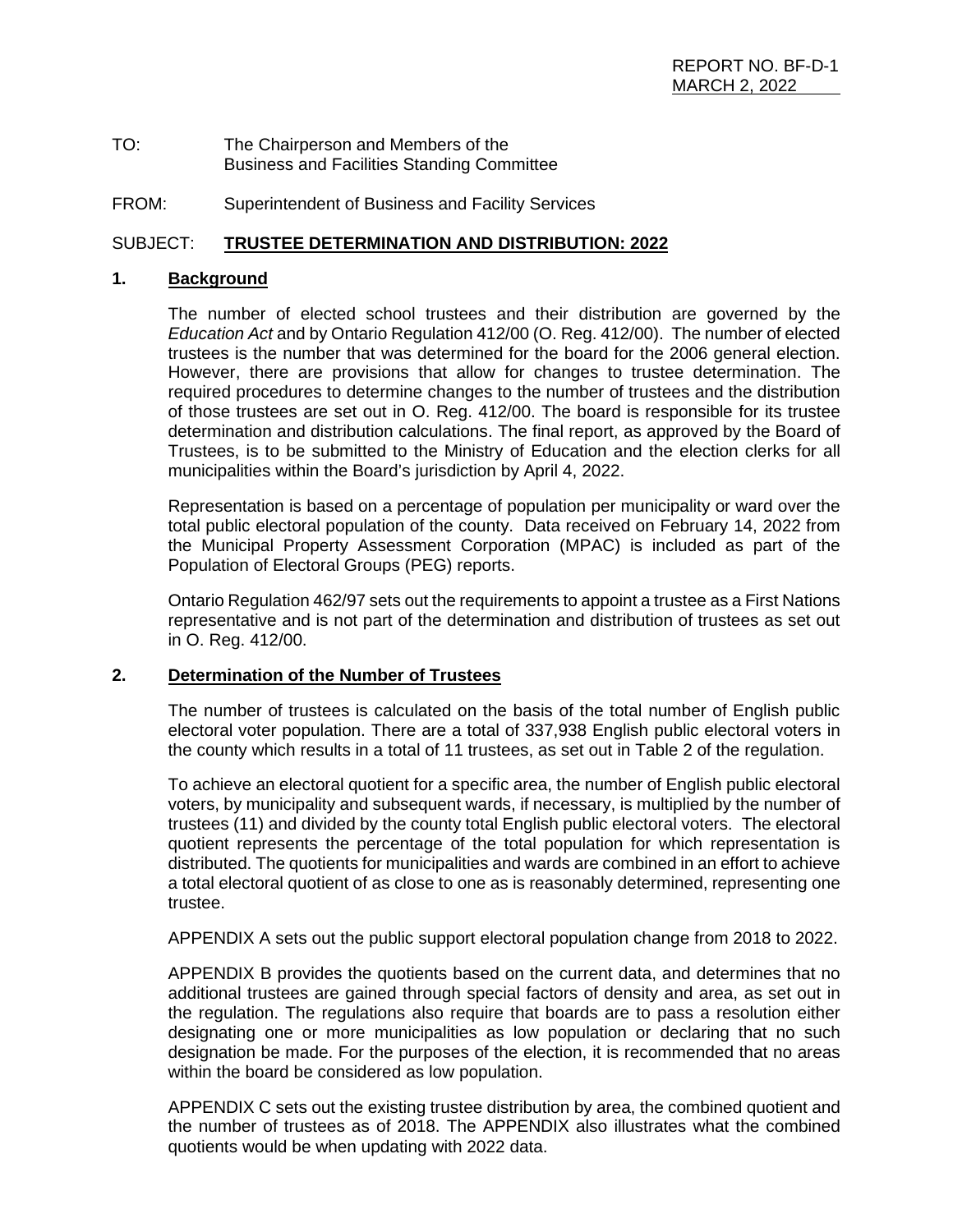APPENDICES D and D-2 set out the existing trustee distribution by area with the 2022 quotients applied.

When comparing 2022 quotients to 2018 quotients, it is evident that the overall trends and patterns are as was expected. Proportional increases are being found in Bradford West Gwillimbury, Innisfil, New Tecumseth, Collingwood and Wasaga Beach. The remaining municipalities either have decreased slightly in proportional share or remained the same. Two trustee areas currently have disparate quotients relative to other areas. Bradford West Gwillimbury currently has a 0.74 quotient (up from 0.72 in 2018) and the Orillia, Ramara and Severn area has a quotient of 1.35 (unchanged from 2018).

As part of the review, staff analyzed different combinations of municipalities including the examination of the division of municipalities by wards. While some opportunities do exist to better balance representation, the changes would be extreme, and would create different challenges. Combining areas that are not geographically related and multiple divisions of municipalities by ward would be required.

### **3. Conclusion**

Although there are some variations between quotients and representation, staff believe the status quo is advisable. This avoids the additional division of municipalities and contemplates and accounts for the changing demographics within the County and growing population trends experienced in the southern municipalities. Current trends and patterns confirm that improved proportional representation will naturally occur over time as the population evolves. As per practice, staff will again reassess and bring forward recommendations during the 2026 election cycle if required.

### **RECOMMENDATIONS**

- 1. That the Business and Facilities Standing Committee recommend that the Board approve that there are no additional trustees required due to population density or area factors, as set out in Report No. BF-D-1, Trustee Determination and Distribution: 2022, dated March 2, 2022.
- 2. That the Business and Facilities Standing Committee recommend that the Board approve that no areas within the board's jurisdiction be considered a low population area for election purposes, as set out in Report No. BF-D-1, Trustee Determination and Distribution: 2022, dated March 2, 2022.
- 3. That the Business and Facilities Standing Committee recommend that the Board approve the Trustee Determination of 11 Trustees, and the Trustee Distribution, as set out in APPENDICES D and D2 of Report No. BF-D-1, Trustee Determination and Distribution: 2022, dated March 2, 2022.

### **Respectfully submitted by:**

Corry Van Nispen Superintendent of Business and Facility Services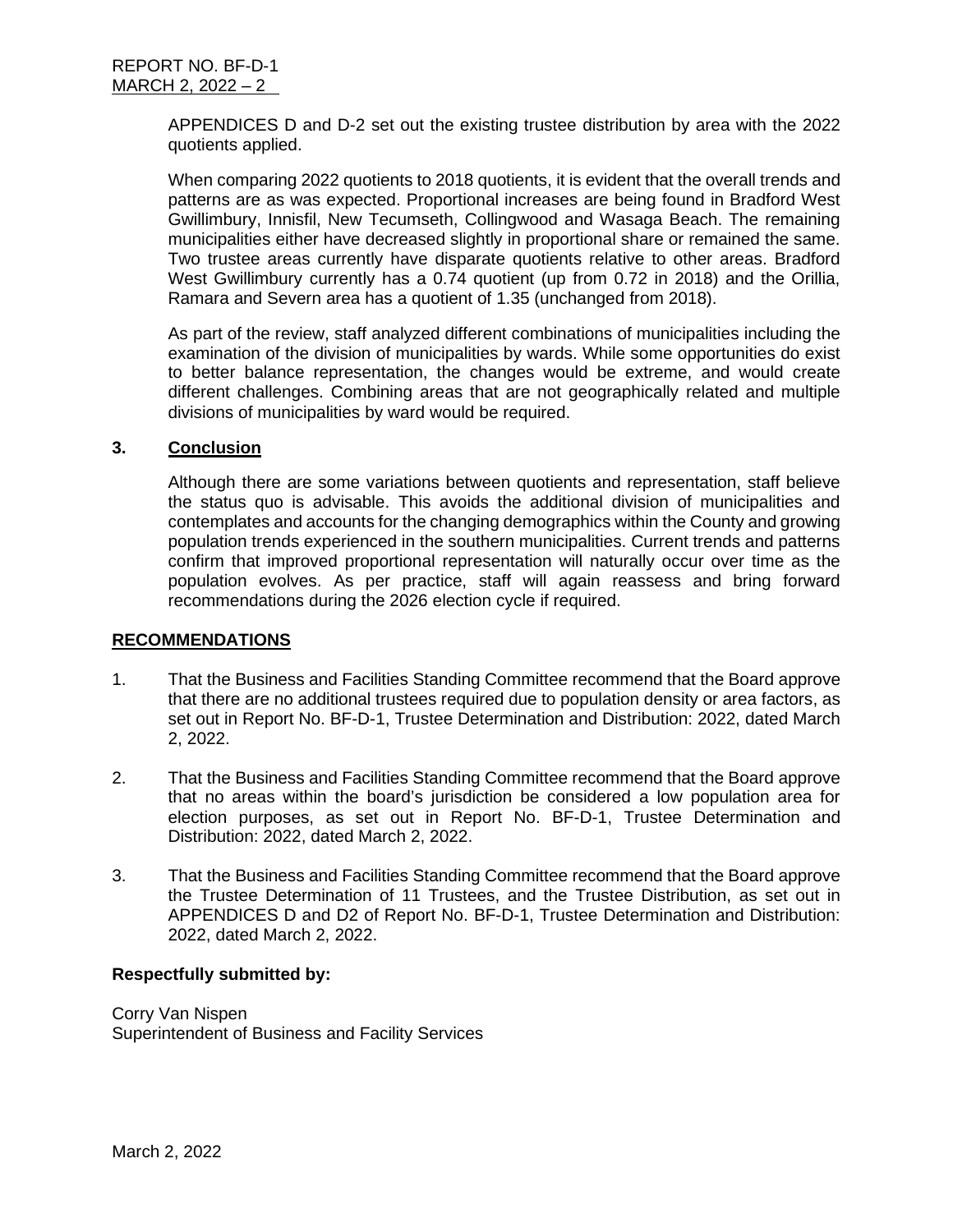# **Population of Public Electoral Support from 2018-2022**

| <b>Municipality</b>  | 2018 Public<br><b>Support</b> | 2022 Public<br><b>Support</b> | <b>Difference</b><br>2018-2022 | % Change |  |
|----------------------|-------------------------------|-------------------------------|--------------------------------|----------|--|
| Adjala Tosorontio    | 7,115                         | 7,015                         | (100)                          | $-1.4%$  |  |
| Barrie               | 86,153                        | 89,227                        | 3,074                          | 3.6%     |  |
| <b>Bradford</b>      | 20,962                        | 22,681                        | 1,719                          | 8.2%     |  |
| <b>Base Borden</b>   | 1,790                         | 1,789                         | (1)                            | $-0.1%$  |  |
| Clearview            | 10,565                        | 10,541                        | (24)                           | $-0.2%$  |  |
| Collingwood          | 16,318                        | 17,745                        | 1,427                          | 8.7%     |  |
| Essa                 | 12,738                        | 13,163                        | 425                            | 3.3%     |  |
| Innisfil             | 24,776                        | 26,888                        | 2,112                          | 8.5%     |  |
| Midland              | 11,522                        | 11,743                        | 221                            | 1.9%     |  |
| <b>New Tecumseth</b> | 25,020                        | 27,155                        | 2,135                          | 8.5%     |  |
| Orillia              | 22,188                        | 23,362                        | 1,174                          | 5.3%     |  |
| Oro-Medonte          | 16,260                        | 16,744                        | 484                            | 3.0%     |  |
| Penetanguishene      | 4,415                         | 4,569                         | 154                            | 3.5%     |  |
| Ramara               | 7,126                         | 7,349                         | 223                            | 3.1%     |  |
| Severn               | 10,302                        | 10,667                        | 365                            | 3.5%     |  |
| Springwater          | 14,148                        | 14,442                        | 294                            | 2.1%     |  |
| Tay                  | 7,211                         | 7,699                         | 488                            | 6.8%     |  |
| Tiny                 | 7,509                         | 7,951                         | 442                            | 5.9%     |  |
| Wasaga Beach         | 15,563                        | 17,208                        | 1,645                          | 10.6%    |  |
| <b>Total</b>         | 321,681                       | 337,938                       | 16,257                         | 5.1%     |  |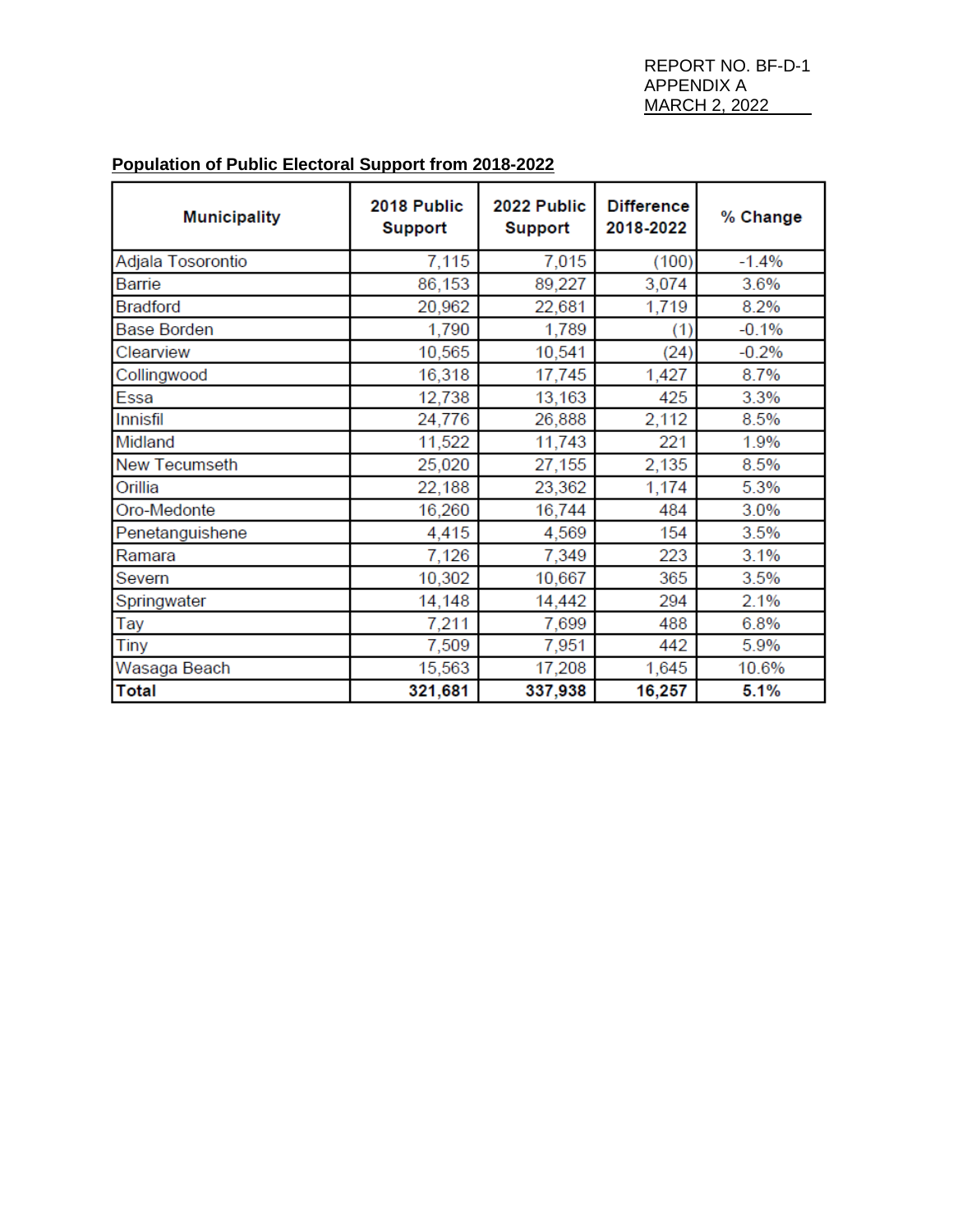# **Population Density Factor**

Density Factor exceeds justification for any additional trustees

## **Area Factor Adjustment**

Less than  $8,000$  square kilometres = 0 additional trustees

# **Electoral Quotients by Area**

*Formula*

Population of public electoral group X total number of members of the board Total county population of public electoral group

|                      | 2022 Public  | <b>Board</b>   | <b>Municipal</b> |  |
|----------------------|--------------|----------------|------------------|--|
| <b>Municipality</b>  | Support      | <b>Members</b> | Quotient         |  |
| Adjala Tosorontio    | 7,015        | 11             | 0.23             |  |
| Barrie               | 89,227<br>11 |                | 2.90             |  |
| <b>Bradford</b>      | 22,681       | 11             | 0.74             |  |
| <b>Base Borden</b>   | 1,789        | 11             | 0.06             |  |
| Clearview            | 10,541       | 11             | 0.34             |  |
| Collingwood          | 17,745       | 11             | 0.58             |  |
| Essa                 | 13,163       | 11             | 0.43             |  |
| <b>Innisfil</b>      | 26,888       | 11             | 0.88             |  |
| Midland              | 11,743       | 11             | 0.38             |  |
| <b>New Tecumseth</b> | 27,155       | 11             | 0.88             |  |
| Orillia              | 23,362       | 11             | 0.76             |  |
| Oro-Medonte          | 16,744       | 11             | 0.55             |  |
| Penetanguishene      | 4,569        | 11             | 0.15             |  |
| Ramara               | 7,349        | 11             | 0.24             |  |
| Severn               | 10,667       | 11             | 0.35             |  |
| Springwater          | 14,442       | 11             | 0.47             |  |
| Tay                  | 7,699        | 11             | 0.25             |  |
| Tiny                 | 7,951        | 11             | 0.26             |  |
| Wasaga Beach         | 17,208       | 11             | 0.56             |  |
| <b>Total</b>         | 337,938      | 11             | 11.00            |  |

Source: February 14, 2022 Population Electoral Groups Report (MPAC)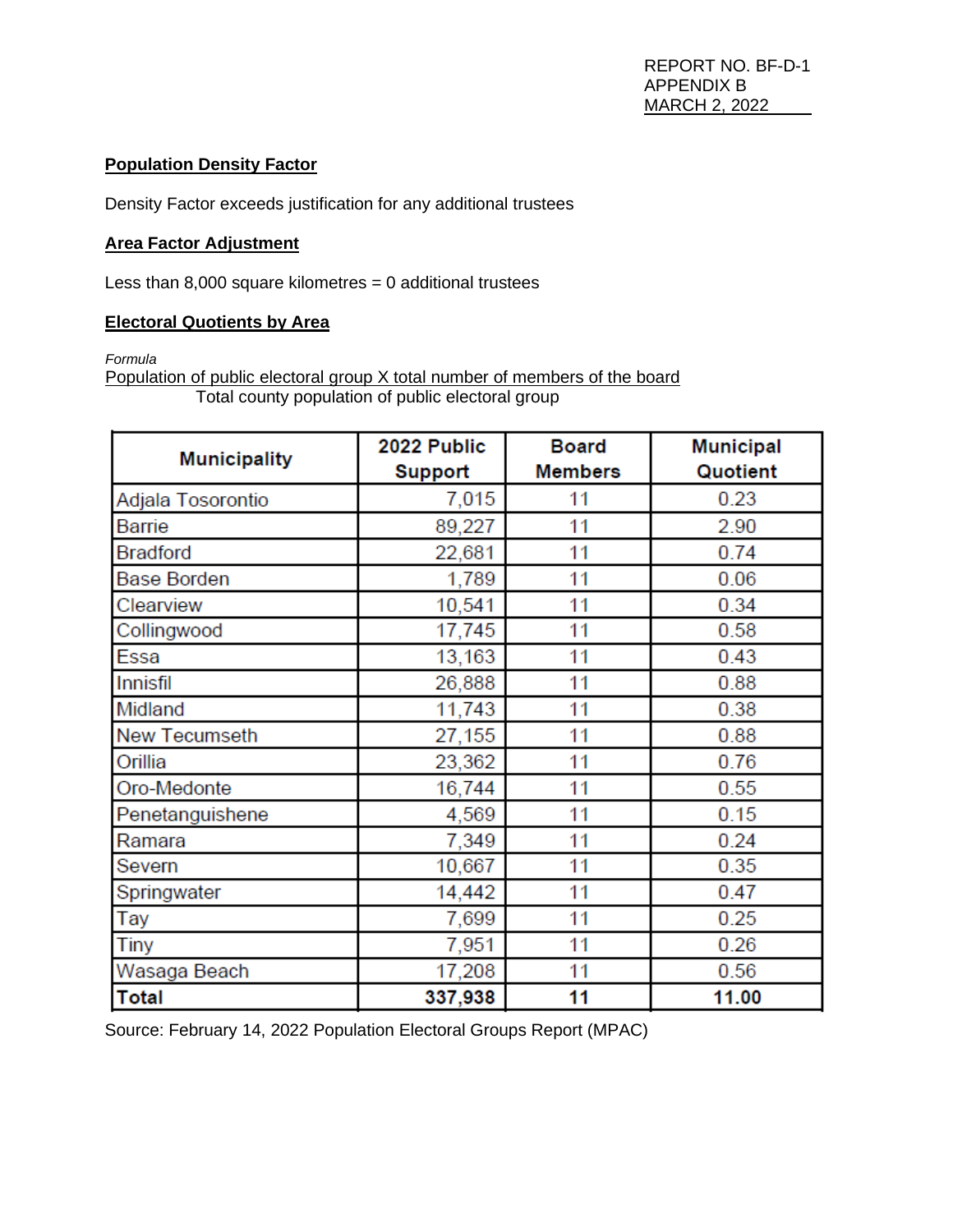|                                     |          | 2018                        |                           | 2022     |                             |                           |  |
|-------------------------------------|----------|-----------------------------|---------------------------|----------|-----------------------------|---------------------------|--|
| <b>Municipality</b>                 | Quotient | <b>Combined</b><br>Quotient | No. of<br><b>Trustees</b> | Quotient | <b>Combined</b><br>Quotient | No. of<br><b>Trustees</b> |  |
| Adjala-Tosorontio                   | 0.24     |                             |                           | 0.23     |                             |                           |  |
| Clearview                           | 0.36     | 1.10                        | 1                         | 0.33     | 1.05                        | 1                         |  |
| Essa*                               | 0.44     |                             |                           | 0.43     |                             |                           |  |
| <b>CFB Borden</b>                   | 0.06     |                             |                           | 0.06     |                             |                           |  |
| <b>New Tecumseth</b>                | 0.85     | 0.85                        | 1                         | 0.88     | 0.88                        | 1                         |  |
| <b>Bradford</b>                     | 0.72     | 0.72                        | 1                         | 0.74     | 0.74                        | 1                         |  |
| Innisfil                            | 0.85     | 0.85                        | 1                         | 0.88     | 0.88                        | 1                         |  |
| Oro-Medonte*                        | 0.56     | 1.04                        | 1                         | 0.55     | 1.02                        | 1                         |  |
| Springwater                         | 0.48     |                             |                           | 0.47     |                             |                           |  |
| Collingwood*                        | 0.56     | 1.09                        | 1                         | 0.58     | 1.14                        |                           |  |
|                                     |          |                             |                           |          |                             | 1                         |  |
| Wasaga Beach                        | 0.53     |                             |                           | 0.56     |                             |                           |  |
| Penetanguishene                     | 0.15     | 1.05                        | 1                         | 0.15     | 1.04                        | 1                         |  |
| Midland*                            | 0.39     |                             |                           | 0.38     |                             |                           |  |
| <b>Tiny</b>                         | 0.26     |                             |                           | 0.26     |                             |                           |  |
| Tay                                 | 0.25     |                             |                           | 0.25     |                             |                           |  |
| Orillia*                            | 0.76     |                             |                           | 0.76     |                             |                           |  |
| Ramara                              | 0.24     | 1.35                        | 1                         | 0.24     | 1.35                        | 1                         |  |
| Severn                              | 0.35     |                             |                           | 0.35     |                             |                           |  |
| Barrie Wards 1, 2 and 3             | 0.96     | 0.96                        | 1                         | 0.92     | 0.92                        | 1                         |  |
| Barrie Wards 4, 5 and 6             | 0.86     | 0.86                        | 1                         | 0.84     | 0.84                        | 1                         |  |
| Barrie Wards 7, 8, 9, and 10        | 1.13     | 1.13                        | 1                         | 1.14     | 1.14                        | 1                         |  |
| <b>Total</b>                        | 11.00    | 11.00                       | 11.00                     | 11.00    | 11.00                       | 11.00                     |  |
| Note: (*) denotes lead municipality |          |                             |                           |          |                             |                           |  |

# **Trustee Quotients and Distribution - 2018 and 2022**

Source: February 14, 2022 Population Electoral Groups Report (MPAC)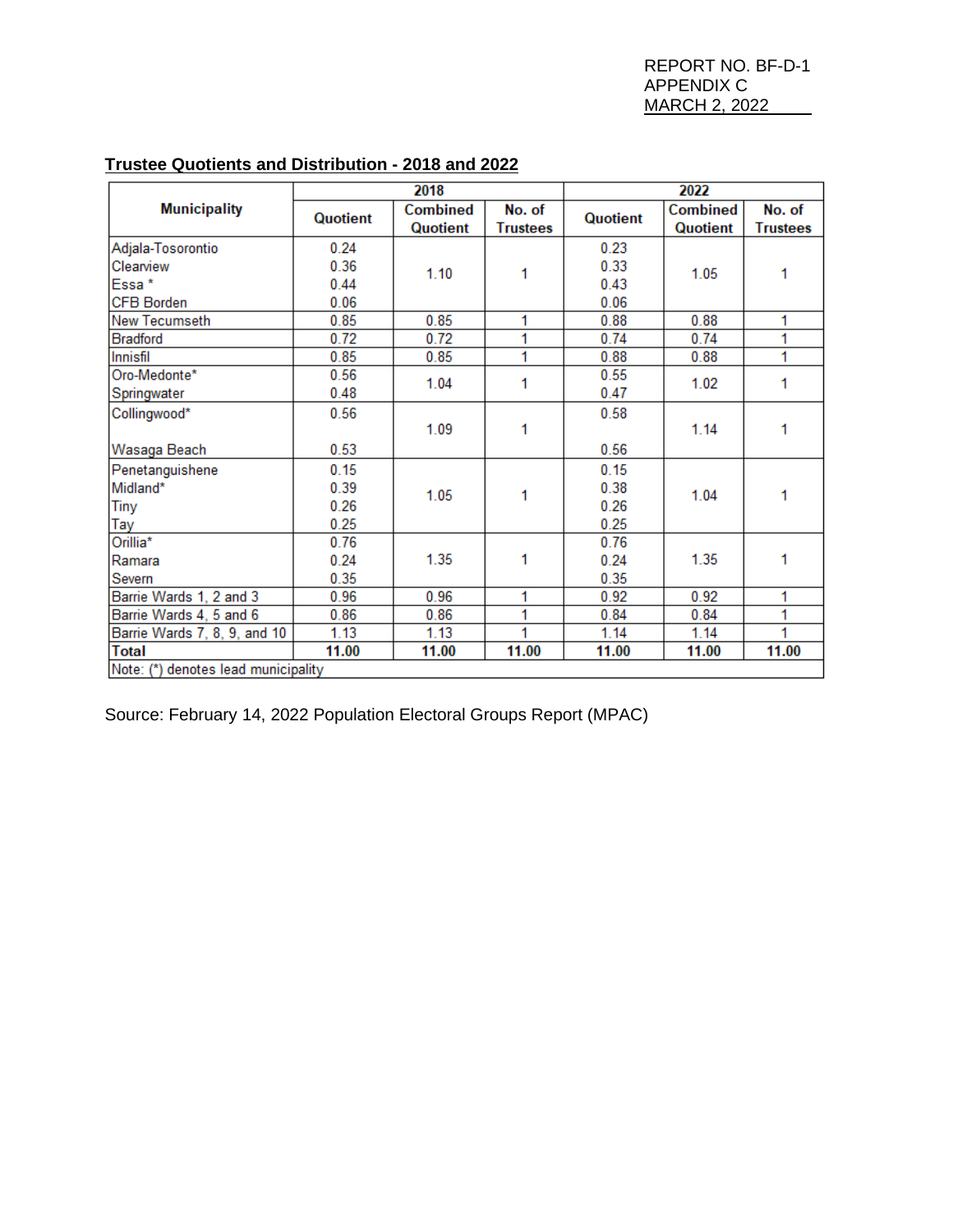REPORT NO. BF-D-1 APPENDIX D MARCH 2, 2022

## **Trustee Distribution - 2022 Data Applied**

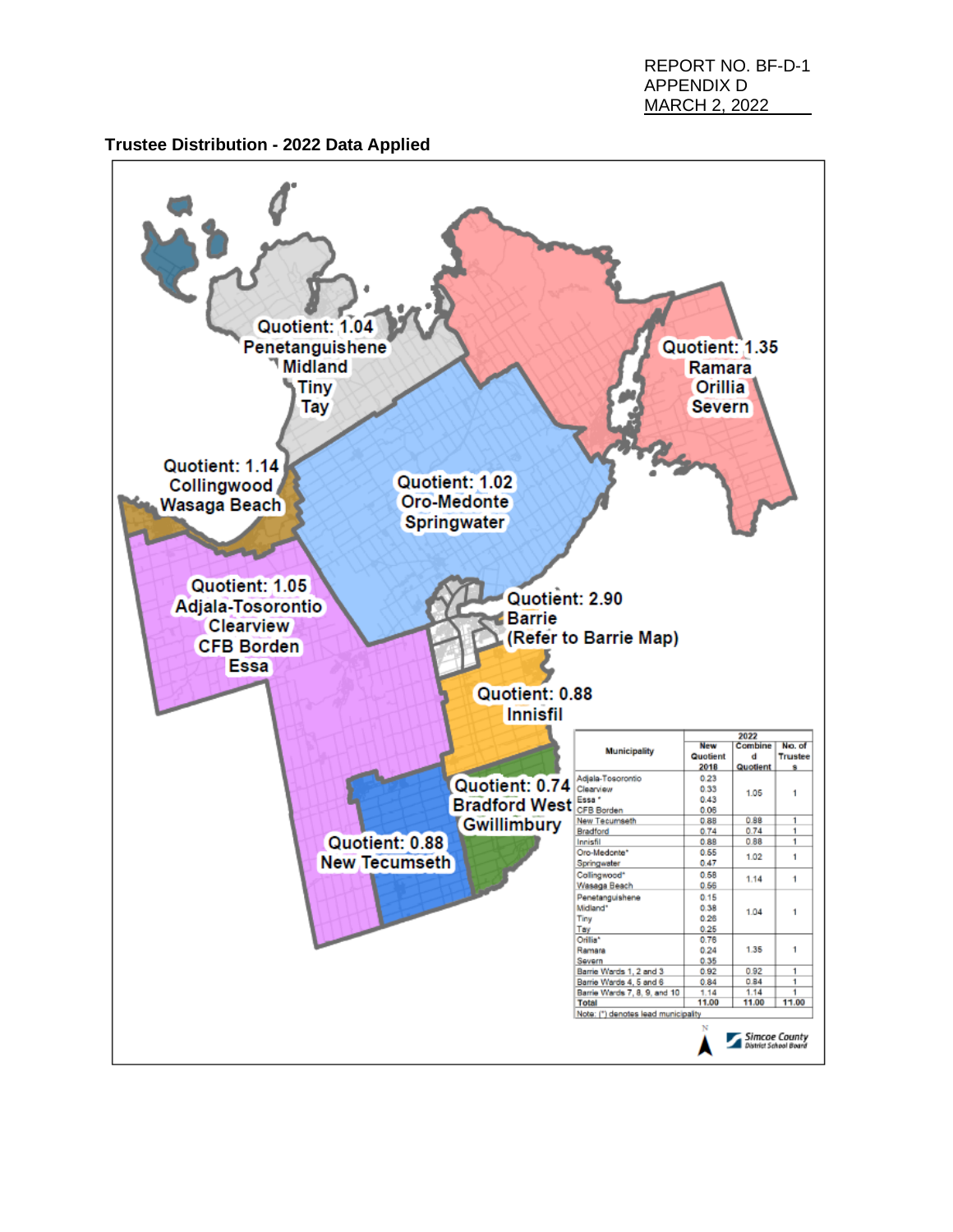REPORT NO. BF-D-1 APPENDIX D-2 MARCH 2, 2022



# **Trustee Distribution - 2022 Data Applied**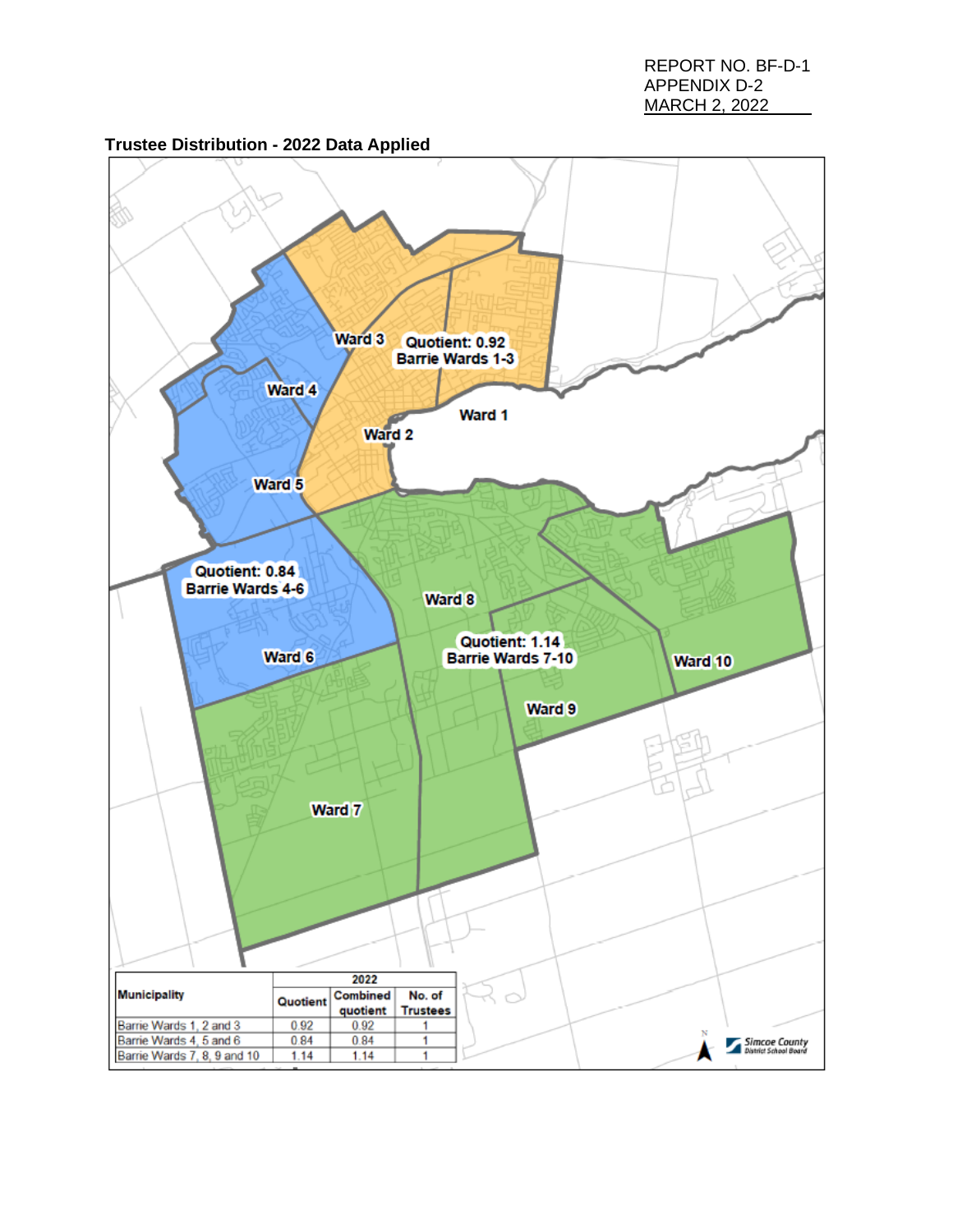# **SCDSB Update 11 – March 23, 2022**

SCDSB Update 11 – March 23, 2022 Posted on 03/24/2022

This update provides highlights of the Simcoe County District School Board (SCDSB) Board Meeting held Wednesday, March 23, 2022. Agendas and/or reports considered at this meeting are available at [www.scdsb.on.ca](http://www.scdsb.on.ca/) .

### **Report from the Student Trustees**

Dean Maltby, Superintendent of Education, introduced the incoming student trustees for the 2022-2023 school year. The incoming student trustees are Weigi Xu from Twin Lakes Secondary School, Rosa Yu from Barrie North Collegiate Institute and Angelina Ith from Bradford District High School.

Student Trustee Oluwatayo provided an update on behalf of the student trustees. Student Trustee Oluwatayo reported that the Student Senate meeting did not take place this month due to inclement weather. Student Trustee Oluwatayo shared that Barry Bedford, Principal of Equity, Diversity and Inclusion will join the next Student Senate meeting to discuss equity-seeking clubs and safe spaces.

#### **Report from the Closed Session of the Board in Committee of the Whole**

The Board ratified the following recommendations taken in the Closed Session meeting of the Committee of the Whole on Wednesday, March 23, 2022:

- 1. That the Board approve the School/System Administrator Eligibility List as set out in Report No. CL-HR-D-1, School/System Administrator Eligibility List – March 2022, dated March 9, 2022.
- 2. That the Board approve the school administrator appointments as set out in Report No. CL-HR-D-2, School Administrator Appointments, dated March 9, 2022.

Elementary Principal Appointment: Kerry Butler from Hyde Park PS (VP) to Sunnybrae PS (Acting)

Elementary Vice-principal Appointment: Juli Miller from Johnson Street PS (Teacher) to Hyde Park PS (Acting)

#### **D-4-a Business and Facilities**

The Board approved the following motions:

- 1. That the Board approve that there are no additional trustees required due to population density or area factors, as set out in Report No. BF-D-1, Trustee Determination and Distribution: 2022, dated March 2, 2022.
- 2. That the Board approve that no areas within the board's jurisdiction be considered a low population area for election purposes, as set out in Report No. BF-D-1, Trustee Determination and Distribution: 2022, dated March 2, 2022.
- 3. That the Board approve the Trustee Determination of 11 Trustees, and the Trustee Distribution, as set out in APPENDICES D and D2 of Report No. BF-D-1, Trustee Determination and Distribution: 2022, dated March 2, 2022.
- 4. That the Board approve the revisions to Policy 2101 Use of School Board Resources During the Municipal and School Board Election Campaign, as set out in APPENDIX C of Report No. BF-D-2, Revisions to Policy 2101 – Use of School Board Resources During the Municipal and School Board Election Campaign, dated March 2, 2022.
- 5. That the Board approve the revisions to Policy 2197 Management of Personal Information, as set out in APPENDIX C of Report No. BF-D-3, Revisions to Policy 2197 – Management of Personal Information, dated March 2, 2022.
- 6. That the Board approve revisions to Policy 2410 Transportation of Students, as set out in APPENDIX C of Report No. BF-D-4, Revisions to Policy 2410 – Transportation of Students, dated March 2, 2022.

#### **D-4-b Program**

The Board approved the following motion:

1. That the Board approve revisions to Policy 4235 – Elementary School Safe-arrival Program, as set out in APPENDIX C of Report No. PRO-D-1, Revisions to Policy 4235 – Elementary School Safe-arrival Program, dated March 9, 2022.

#### **Other Reports Received as Information**

D-6-a Human Resources – March 9, 2022

D-6-b SEAC – February 14, 2022

D-6-c PIC – January 11, 2022

#### **Questions and Proposals from Trustees**

Chair Lloyd, on behalf of the Board of Trustees, recognized Director Dance for his 35 years of service with the SCDSB. Chair Lloyd spoke to the many roles Director Dance has held throughout his career and thanked him for his dedication to the students and staff at the SCDSB.

#### **Reports and Updates from Staff**